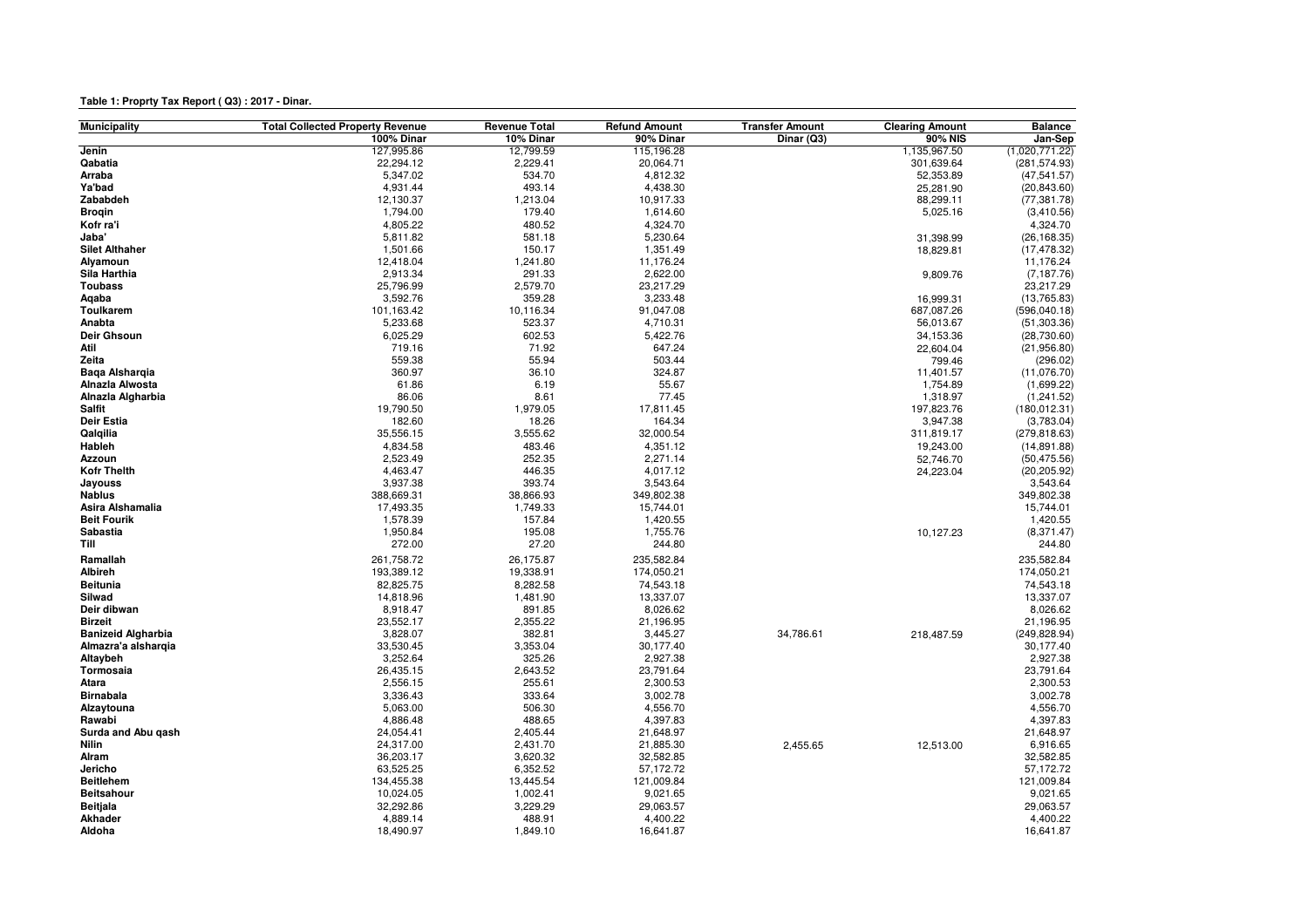| Arab ibn obeid - obeidia | 4,958.68     | 495.87     | 4,462.82     |            | 39,440.79     | (34, 977.97)    |
|--------------------------|--------------|------------|--------------|------------|---------------|-----------------|
| <b>Beit fajjar</b>       | 6,582.92     | 658.29     | 5,924.63     |            | 90,565.20     | (84, 640.57)    |
| Abu dis                  | 54,883.84    | 5,488.38   | 49,395.46    |            |               | 49,395.46       |
| Alezaria                 | 47,081.10    | 4,708.11   | 42,372.99    | 56,377.86  | 753,294.81    | (767, 299.69)   |
| Alkhalil                 | 297,768.52   | 29,776.85  | 267,991.67   | 848,506.63 | 6,435,210.87  | (7,015,725.83)  |
| Halhoul                  | 16,673.37    | 1,667.34   | 15,006.04    |            | 52,356.24     | (37, 350.20)    |
| <b>Beit ommar</b>        | 7.911.70     | 791.17     | 7,120.53     |            | 114,425.39    | (107, 304.86)   |
| Bani neim                | 20,638.40    | 2,063.84   | 18,574.56    |            | 174.410.79    | (155, 836.23)   |
| Edna                     | 9,943.61     | 994.36     | 8.949.25     |            | 65,112.13     | (56, 162.88)    |
| Taffouh                  | 990.31       | 99.03      | 891.28       |            | 35,365.88     | (34, 474.60)    |
| Kharas                   | 3,019.88     | 301.99     | 2,717.89     |            | 91,955.62     | (89, 237.73)    |
| Sorif                    | 11,650.30    | 1,165.03   | 10,485.27    |            | 60,680.64     | (50, 195.37)    |
| Alshyoukh                | 16,697.83    | 1,669.78   | 15,028.04    |            | 105,384.62    | (90, 356.58)    |
| Tarqoumia                | 4,618.34     | 461.83     | 4,156.50     |            | 37,788.17     | (33,631.67)     |
| Doura                    | 94,086.65    | 9,408.67   | 84.677.99    |            | 528.274.53    | (443, 596.54)   |
| Althahria                | 192.90       | 19.29      | 173.61       |            | 4.113.20      | (3,939.59)      |
| Yatta                    | 20,319.81    | 2,031.98   | 18,287.83    |            | 173,085.34    | (154, 797.51)   |
| Alsamou'                 | 16,762.72    | 1,676.27   | 15,086.45    |            | 169,221.77    | (154, 135.32)   |
| <b>Total</b>             | 2,477,979.17 | 247.797.92 | 2,230,181.25 | 942.126.75 | 12,282,355.15 | (10,994,300.65) |

**Actual exchange rate: 5.039**

**19 Oct.2017**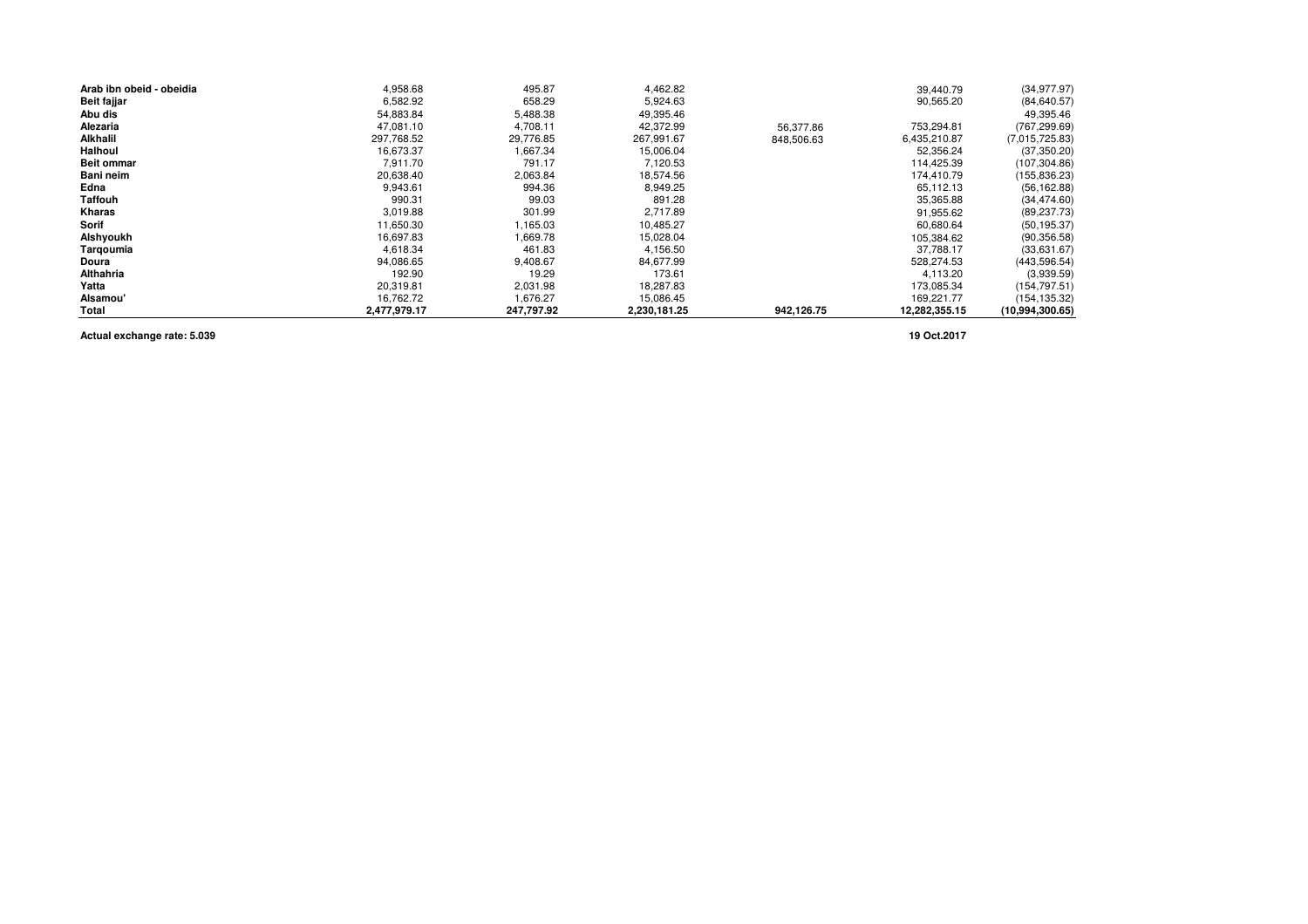| <b>Vocation Liscences Report: q3.2017</b>  |                                          |                       |                   |                          |                          |                          |  |
|--------------------------------------------|------------------------------------------|-----------------------|-------------------|--------------------------|--------------------------|--------------------------|--|
| <b>Municipality</b>                        | Total Collected Liscences Revenue (100%) | Refund Amount 90%     | Revenue Total 10% | Clearing Amount 90% (Q3) | Transfer Amount 90% (Q3) | Balance (Jan-Sep)        |  |
|                                            | <b>NIS</b>                               | <b>NIS</b>            | <b>NIS</b>        | <b>NIS</b>               | <b>NIS</b>               |                          |  |
|                                            |                                          |                       |                   |                          |                          |                          |  |
| <b>JININ</b>                               | 36,710.00                                | 33.039.00             | 3,671.00          | 79,334.55                |                          | (46, 295.55)             |  |
| QABATIA                                    | 1,400.00                                 | 1,260.00              | 140.00            | 11,094.75                |                          | (9,834.75)               |  |
| <b>KOFR RAEI</b>                           | 1,410.00                                 | 1,269.00              | 141.00            | 1,269.00                 |                          |                          |  |
| <b>SILA HARTHIA</b>                        | 210.00                                   | 189.00                | 21.00             | 359.10                   |                          | (170.10)                 |  |
| <b>ZABABDEH</b>                            | 170.00                                   | 153.00                | 17.00             | 3,492.00                 |                          | (3,339.00)               |  |
| <b>SILET ATLTHAHER</b>                     | 990.00                                   | 891.00                | 99.00             | 1,378.80                 |                          | (487.80)                 |  |
| <b>RABA</b>                                | 45.00                                    | 40.50                 | 4.50              |                          |                          | 40.50                    |  |
| <b>TOUBASS</b>                             | 8,460.00                                 | 7,614.00              | 846.00            |                          | 10,674.00                | (3,060.00)               |  |
| <b>TOULKAREM</b>                           | 66,708.00                                | 60,037.20             | 6,670.80          | 100,338.75               |                          | (40, 301.55)             |  |
| <b>SALFIT</b>                              | 13,300.00                                | 11,970.00             | 1,330.00          | 10,842.75                |                          | 1,127.25                 |  |
| <b>BEDIA</b>                               | 4,520.00                                 | 4,068.00              | 452.00            | 6,472.80                 |                          | (2,404.80)               |  |
| <b>DEIR BALOUT</b><br><b>DEIR ALGHSOUN</b> | 270.00<br>3,340.00                       | 243.00                | 27.00<br>334.00   |                          |                          | 243.00                   |  |
| QALQILIA                                   | 42,950.00                                | 3,006.00<br>38,655.00 | 4,295.00          | 6,806.70<br>47,078.10    |                          | (3,800.70)<br>(8,423.10) |  |
| <b>HABLEH</b>                              | 9,140.00                                 | 8,226.00              | 914.00            | 8,628.30                 |                          | (402.30)                 |  |
| <b>KOFR THELTH</b>                         | 1,660.00                                 | 1,494.00              | 166.00            | 1,624.00                 |                          | (130.00)                 |  |
| <b>FRA'TA</b>                              | 660.00                                   | 594.00                | 66.00             |                          |                          | 594.00                   |  |
| <b>NABLUS</b>                              | 180,881.84                               | 162,793.66            | 18,088.18         |                          |                          | 162,793.66               |  |
| <b>BEITA</b>                               | 3,660.00                                 | 3,294.00              | 366.00            | 1,359.00                 |                          | 1,935.00                 |  |
| <b>HOWARA</b>                              | 230.00                                   | 207.00                | 23.00             | 207.00                   |                          | $\overline{\phantom{a}}$ |  |
| <b>AQRABA</b>                              | 1,250.00                                 | 1,125.00              | 125.00            | 1,125.00                 |                          | $\mathbf{r}$             |  |
| <b>BEIT IBA</b>                            | 14,383.00                                | 13,221.00             | 1,162.00          | 6,210.00                 |                          | 7,011.00                 |  |
| <b>BEIT IMRIN</b>                          | 1,000.00                                 | 900.00                | 100.00            | 900.00                   |                          |                          |  |
| <b>QABLAN</b>                              | 1,560.00                                 | 1,404.00              | 156.00            |                          |                          | 1,404.00                 |  |
| ZAWATA                                     | 340.00                                   | 306.00                | 34.00             |                          |                          | 306.00                   |  |
| <b>DEIR SHARAF</b>                         | 1,000.00                                 | 900.00                | 100.00            |                          |                          | 900.00                   |  |
| <b>RAMALLAH</b>                            | 88,010.00                                | 79,209.00             | 8,801.00          |                          | 62,338.50                | 16,870.50                |  |
| <b>ALBIREH</b>                             | 72,295.00                                | 65,065.50             | 7,229.50          |                          | 175,899.15               | (110, 833.65)            |  |
| <b>BEITUNIA</b>                            | 16,010.00                                | 14,409.00             | 1,601.00          |                          | 3,618.00                 | 10,791.00                |  |
| <b>KOFR AKAB</b>                           | 4,670.00                                 | 4,203.00              | 467.00            |                          |                          | 4,203.00                 |  |
| <b>SAFFA</b>                               | 415.00                                   | 373.50                | 41.50             | 418.95                   |                          | (45.45)                  |  |
| <b>KHERBET ABO FAL/</b>                    | 1,540.00                                 | 1,386.00              | 154.00            |                          |                          | 1,386.00                 |  |
| <b>JERICHO</b>                             | 19,465.00                                | 17,518.50             | 1,946.50          |                          | 247,994.43               | (230, 475.93)            |  |
| <b>BETHLEHEM</b>                           | 92,277.00                                | 83,049.30             | 9,227.70          |                          | 422,708.40               | (339, 659.10)            |  |
| <b>BEIT SAHOUR</b>                         | 54,490.00                                | 49,041.00             | 5,449.00          |                          | 12,150.00                | 36,891.00                |  |
| <b>BEIT JALA</b>                           | 32,670.00                                | 29,403.00             | 3,267.00          |                          | 414.00                   | 28,989.00                |  |
| <b>ALKHADER</b>                            | 7,410.00                                 | 6,669.00              | 741.00            |                          | 45,930.60                | (39, 261.60)             |  |
| <b>ALDOHA</b>                              | 31,607.50                                | 28,446.75             | 3,160.75          |                          | 2,250.00                 | 26,196.75                |  |
| <b>BEIT FAJJAR</b>                         | 10,000.00                                | 9,000.00              | 1,000.00          | 47,148.30                |                          | (38, 148.30)             |  |
| <b>JANATA</b>                              | 1,710.00                                 | 1,539.00              | 171.00            | 1,539.00                 |                          |                          |  |
| <b>OBEIDIA</b><br><b>MARAH RABAH</b>       | 4,940.00                                 | 4,446.00              | 494.00<br>83.00   | 5,418.00                 |                          | (972.00)                 |  |
| <b>BRED'A</b>                              | 830.00<br>400.00                         | 747.00<br>360.00      | 40.00             | 1,557.00                 |                          | (810.00)<br>360.00       |  |
| <b>DAR SALAH</b>                           | 6,830.00                                 | 6,147.00              | 683.00            | 1,301.40                 |                          | 4,845.60                 |  |
| <b>ABU DIS</b>                             | 1,000.00                                 | 900.00                | 100.00            |                          |                          | 900.00                   |  |
| <b>EZARIA</b>                              | 7,260.00                                 | 6,534.00              | 726.00            | 25,244.55                |                          | (18,710.55)              |  |
| <b>ALKHALIL</b>                            | 145,960.00                               | 131,364.00            | 14,596.00         | 248,767.65               |                          | (117, 403.65)            |  |
| <b>BEIT OMMAR</b>                          | 3,750.00                                 | 3,375.00              | 375.00            | 29,115.00                |                          | (25,740.00)              |  |
| <b>BANI NEIM</b>                           | 10,780.00                                | 9,702.00              | 1,078.00          | 35,229.60                |                          | (25, 527.60)             |  |
| <b>ALSHYOUKH</b>                           | 23,980.00                                | 21,582.00             | 2,398.00          | 6,451.65                 |                          | 15,130.35                |  |
| <b>TARQOMIA</b>                            | 1,020.00                                 | 918.00                | 102.00            | 6,417.90                 |                          | (5,499.90)               |  |
| <b>DOURA</b>                               | 36,627.00                                | 32,964.30             | 3,662.70          | 57,014.10                |                          | (24,049.80)              |  |
|                                            |                                          |                       |                   |                          |                          |                          |  |